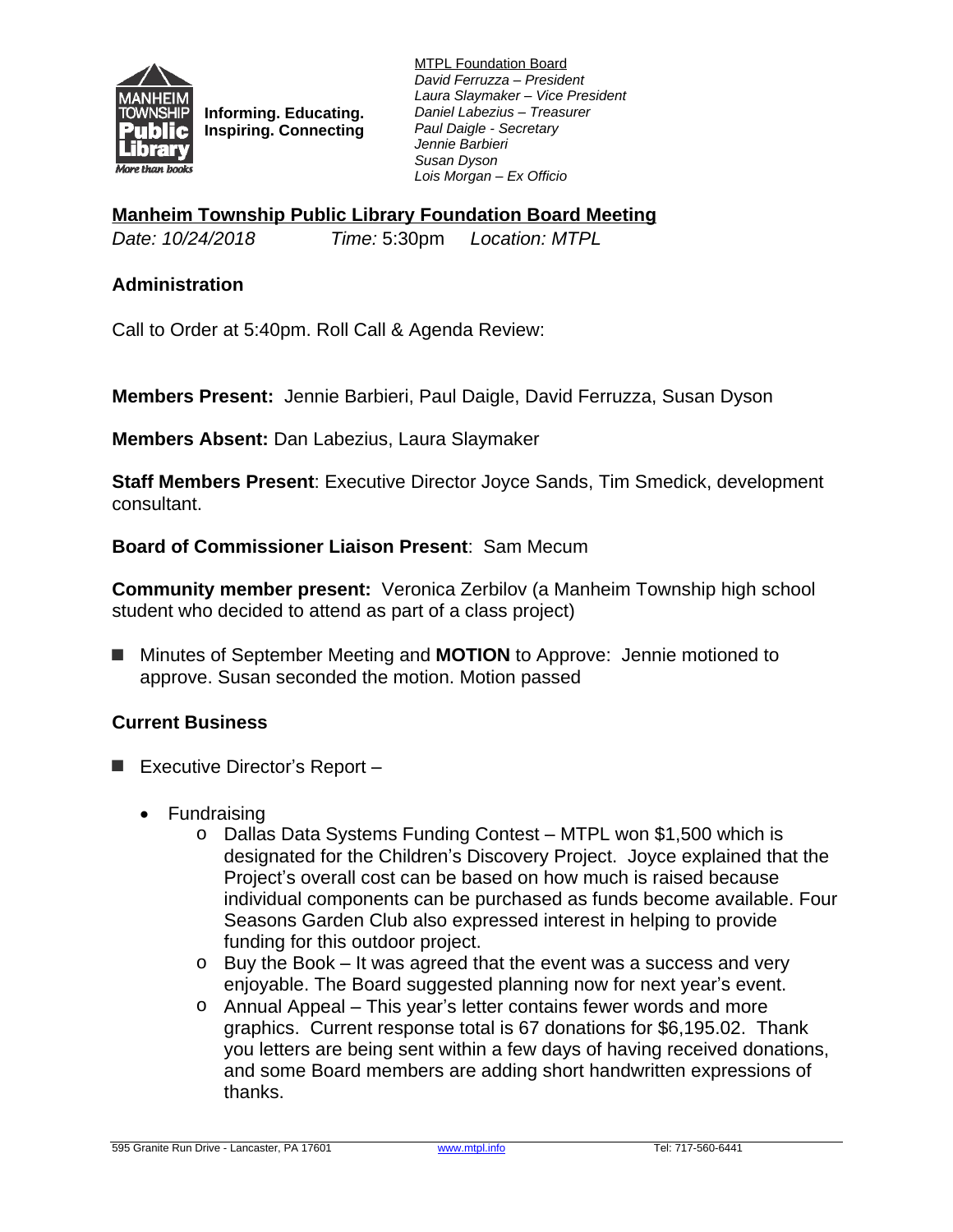

**Informing. Educating. Inspiring.**

- o EITC a letter will go to all EITC approved businesses in Manheim Township. The EITC funding will help to fund the summer reading program. The library already has received its first 2018-2019 donation from EITC.
- o Extra Give The Lancaster County Community Foundation is using a new software platform for Extra Give and it will allow a fundraising video attached to each organization's page. The library may develop a homegrown video for the Extra Give appeal. Tim Smedick will write some text which Joyce will review: Board members, Friends of the Library, and others may use to post on social media channels for the purpose of encouraging and increasing giving. Jennie motioned to allocate up to \$400 to support the funding of Extra Give promotion costs. Susan seconded. All voted in favor of the funding.
- o Night at the Races 2019 Tim Smedick mentioned that funding would need to be approved and estimated it would be at least \$6,500 or more this year. The board agreed that the event should go forward for 2019, but has not yet approved funding.
- Committee Reports:
	- Friends A volunteer may have been identified for the Tuesday Book Sort 'heavy lifting' (taping and stacking of full boxes). Additionally, a new potential volunteer has been identified to help manage the annual book sale.
	- Finance Janet Bailey, Joyce (library director), Dan Labezius, and David Ferruzza met to review MTPL Foundation accounts. The group may later meet with the Township's finance director, Dawn Stratchko.
	- Facilities David Ferruzza asked if fixed signage would be possible for overflow parking.
	- Personnel/Nominating Jennie mentioned that she met with a neighbor interested in serving on the board. David suggested interested volunteers should complete the Volunteer form found on the Township's website.

# **Old Business**

 Age Restriction on Borrowing DVDs – new signage was put up that informs adults and parents that they are responsible for anything their children check out. David may raise this issue at a Presidents' Circle meeting at Library System of Lancaster County. The Board was pleased that the visiting community member participated in a discussion on this issue.

## **New Business**

■ 2019 Holidays and Closings